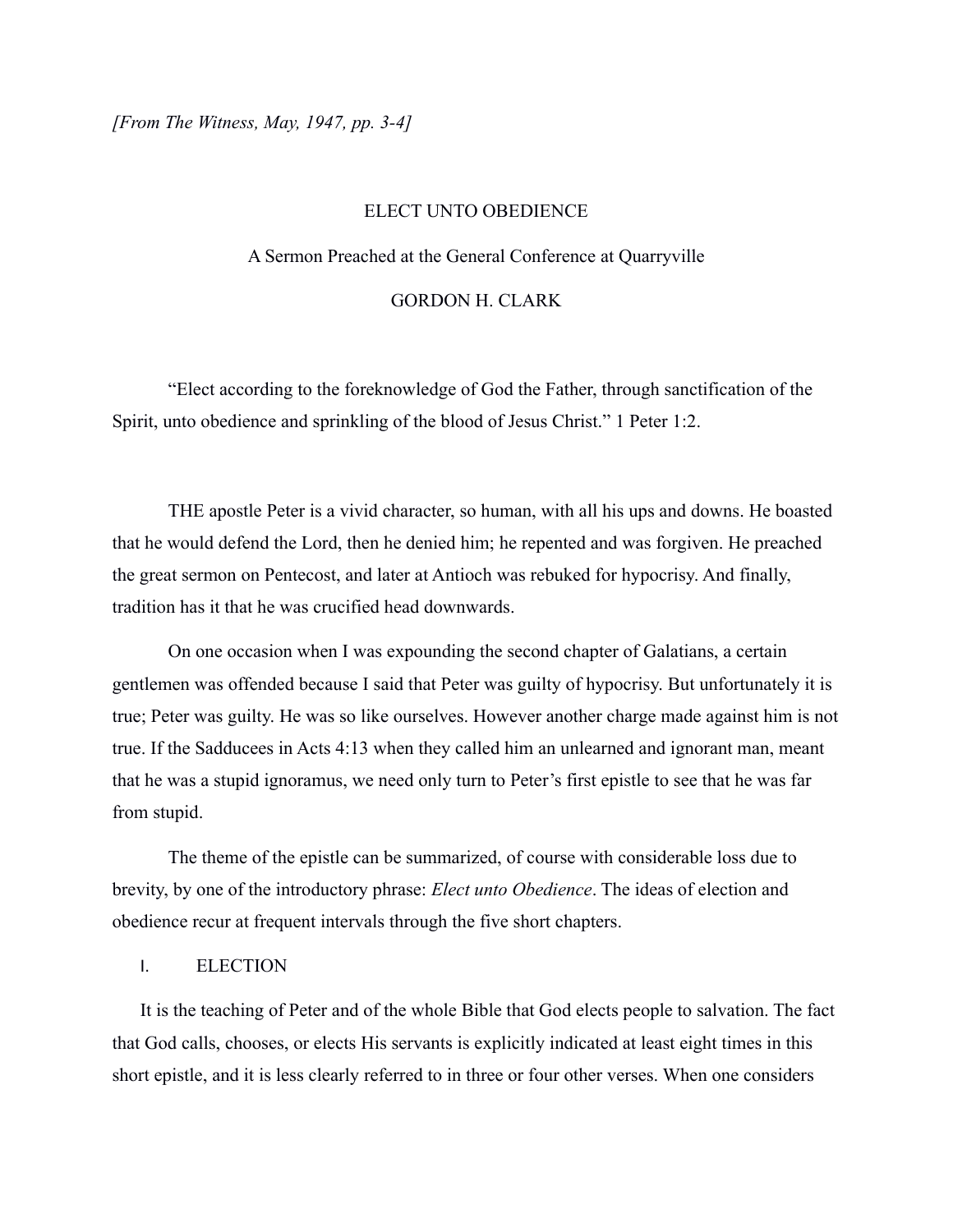the variety of practical precepts that Peter includes, this recurrence of the doctrine of election is seen to be a matter of emphasis and importance.

Unfortunately election is not a popular doctrine, even among professing Christians. It is much more likely to cause offense than a reference to Peter's hypocrisy in Antioch. But the Bible teaches election and the faithful minister must preach it. Our Lord himself preached it when he said, "Ye have not chosen me, but I have chosen you. . ." It is instructive too to note that the doctrine was no more popular when Jesus preached it than now. Jesus lost some of his early popularity by preaching election. In John 6:65-66 Christ says, "no man can come unto me, except it were given unto him of my Father." This shows that the initiative in salvation belongs to God and not to man. But John immediately records that "From that time many of his disciples went back, and walked no more with him."

It is sad that some Christians – perhaps some even in our own church, do not enthusiastically receive the doctrine of election, for if God did not take the initiative, it is certain that the sinful heart of man never would.

There is a story of an elderly gentleman, a faithful Christian for many long years, who once testified, "I am saved because God and I cooperated; I did my part, and God did His." The people were astonished at this testimony, as he expected them to be; and after waiting a moment to let the people wonder what he might have contributed to his salvation, he continued, "I resisted, and God did the rest."

Peter knew that God had taken and had kept the initiative in his case. He was not offended at the notion of election, for he saw in it the source of all his blessings. Therefore he could write to us with joy that "ye are a *chosen* generation . . . that ye should show forth the praises of him who hath *called* you out of darkness into his marvelous light." We also should rejoice in God's electing grace.

#### II. OBEDIENCE

Peter is not concerned to explain the doctrine of election in great detail. He simply takes the biblical view for granted. What he wishes to emphasize is the purpose of election: we are elect unto obedience.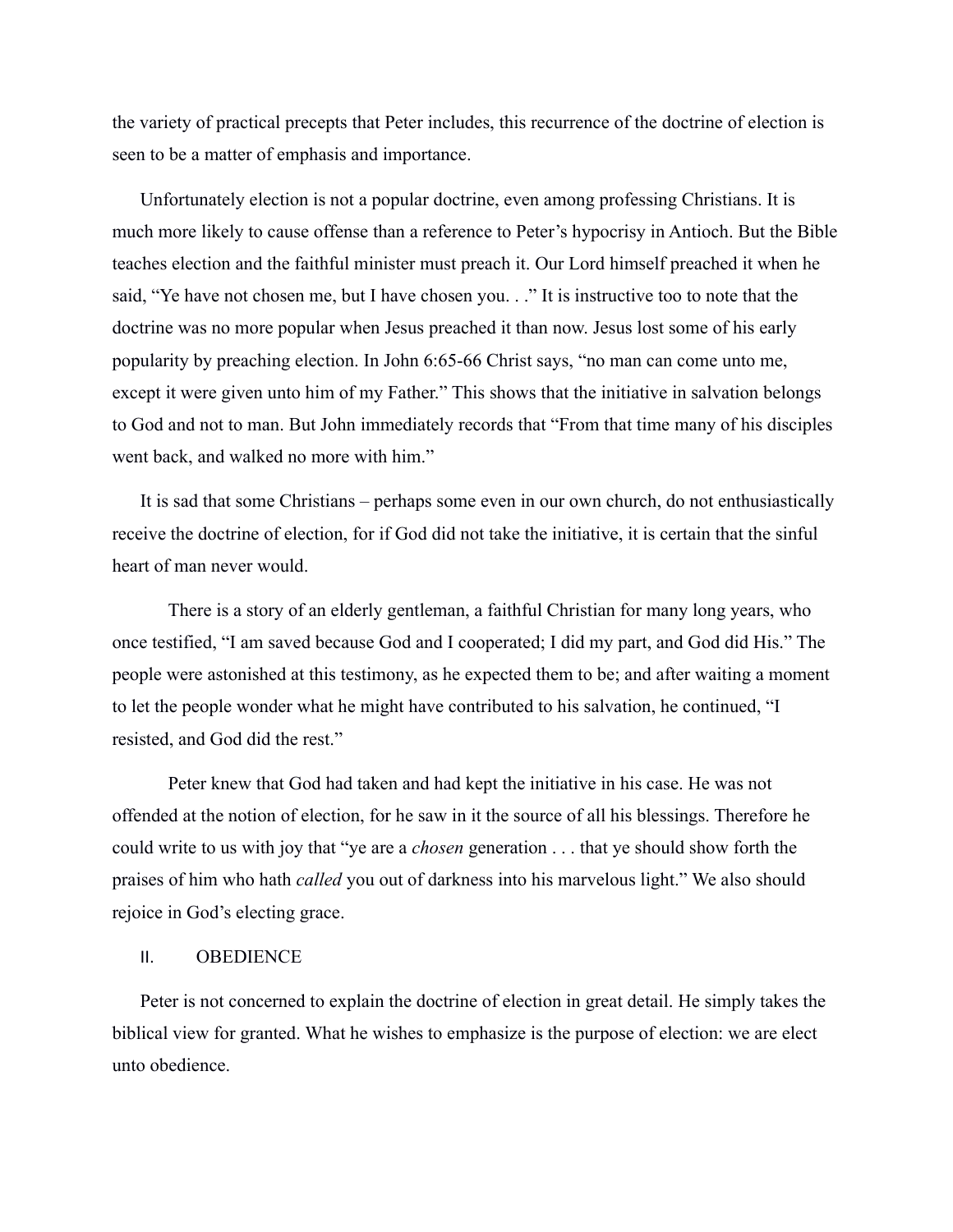When a man comes to Christ, he comes in order to escape the penalty of sin and to find mercy, forgiveness, and pardon. But this is not all. A man comes to Christ in order also to escape from sin itself. He comes for the purpose of making progress with righteousness. He has turned with grief and hatred of his sin and with a purpose of new obedience. The people God chooses are chosen or elect unto obedience.

This teaching is very easy to understand; but it is also easy to forget. There is no need of profound explanation, but there is need of constant reminder. Any urchin in the street knows what is mean by: Thou shalt not take the name of the Lord they God in vain, or, Thou shalt not steal. The trouble is, he does not obey.

Peter writes to remind us. It ought to be interesting and it is certainly instructive to take note of the specific Christian duties that Peter mentions. Consider these six or eight, taken more or less at random:

1:13 and 4:7 "Be sober; not flight, scatter-brained, entangled with the world."

2:1 "Put away all malice, guile, insincerity, envy, slander. Have you done so?"

2:13 "Be a good citizen."

2:18 "Be a good servant, if you are a servant."

3:1 "Be a good wife, inwardly adorned."

3:7 "Be a considerate husband."

4:12 "Rejoice if you suffer for Christ, but do not suffer as a murderer, thief or wrongdoer."

5:2 "Elders, tend the flock of God willingly, not domineering but as examples."

These things need little explanation. Their meaning is clear enough, even to the reprobate. What we need is strength and grace to obey God's commandments.

But there is another kind of obedience that Peter indicates. These commandments have all referred to overt actions. They are matters of ordinary morality. But obedience goes beyond these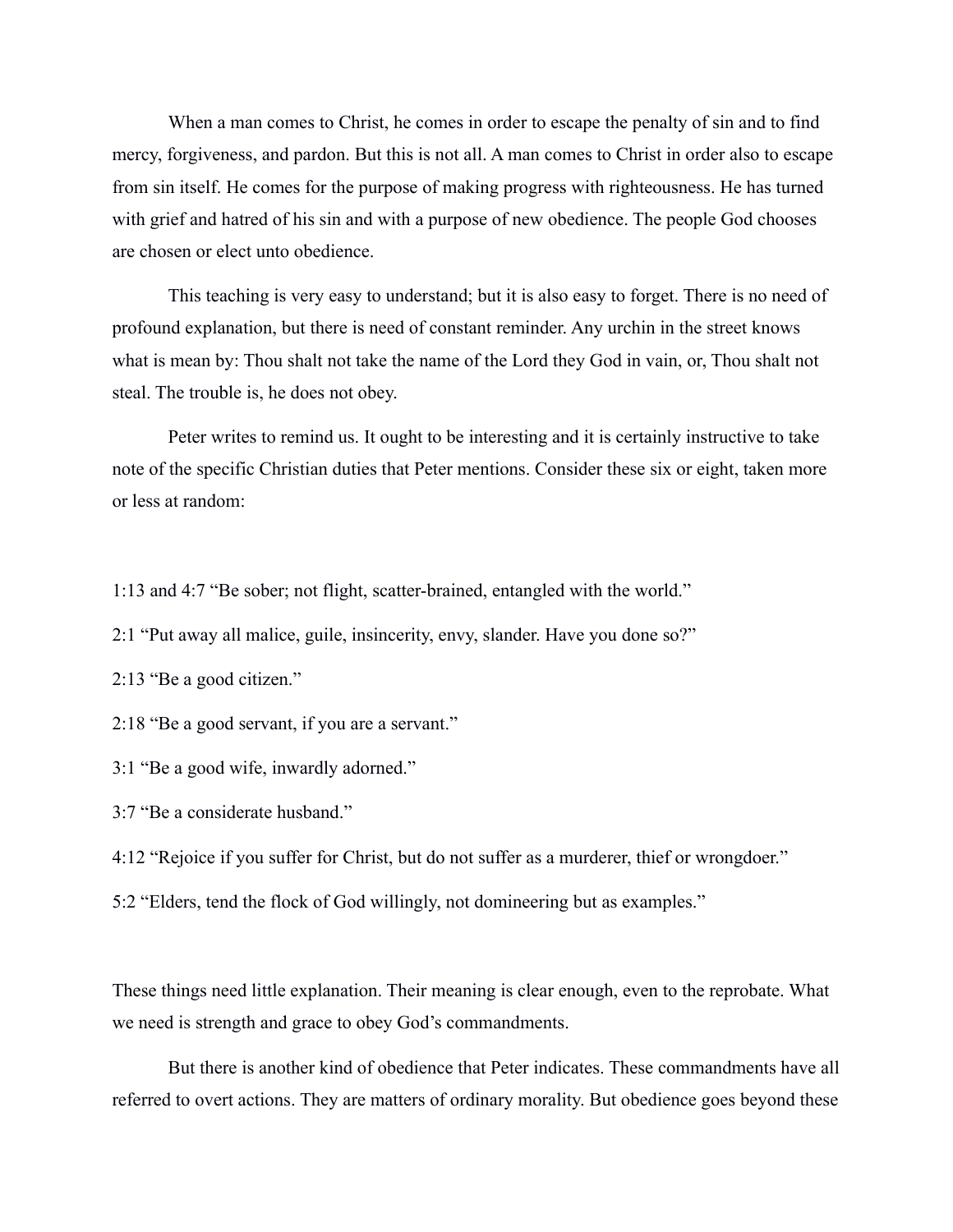easily observed outward acts. Peter also refers to an inward obedience of the mind. In 1:14 he connects disobedience and ignorance, and in 1:22 he connects obedience and truth. Of course the most obvious import of these connections is the simple fact that a man cannot obey a commandment if he does not know what the commandment is. One indispensable condition of a righteous life is a knowledge of God's revealed will. To be sure, men may know what the Bible commands and still refuse to obey; but no one can obey unless he has knowledge.

It is for such reasons as these that John Calvin said the understanding is "the guide and governor of the soul"; and "the intellect rules the will." Charles Hodge too, in explaining the original condition of man as created in knowledge and righteousness after the image of God (Col. 3:10) says, "his reason was subject to God; his will was subject to his reason." It is thus that the bible teaches the superior rank of the intellect over the will. And it is thus that we see that obedience is not simply a matter of external action, but includes the less obvious, more quiet, but extremely important matter of learning and understanding the Scriptures. Meditation and thought are not spectacular; Martha may have been right in supposing that dinner would be necessary sometime, but Mary chose the better part.

The understanding which Peter requires is not limited to an understanding of moral commandments. The obedience Peter emphasizes is not restricted to being a good citizen, a good wife, husband, or servant. Peter requires obedience to the whole Gospel. In fact he merges obedience and belief. Christ is a rock of offense and the unrighteous stumble because they disobey the word. But Christ is precious to those who believe (2:7, 8). The contrary of belief is therefore disobedience, and the contrary of obedience is disbelief. In 3:1 non-Christians are described as those who do not *obey* the word: that is, they do not believe. The internal, mental act of belief is therefore associated with obedience.

I think that this is a point that needs mention. The cares of life and the natural disinclination to study are barriers to an understanding of the Bible. Many good Christian saints, who have well learned the lessons of morality, who are everywhere acknowledged as good citizens, servants, wives, or husbands, still fail to find enough time for serious, consistent, methodical Bible study. But study is also obedience, and knowledge is the foundation of holiness.

Jesus said, "Ye shall know the truth, and the truth shall make you free."